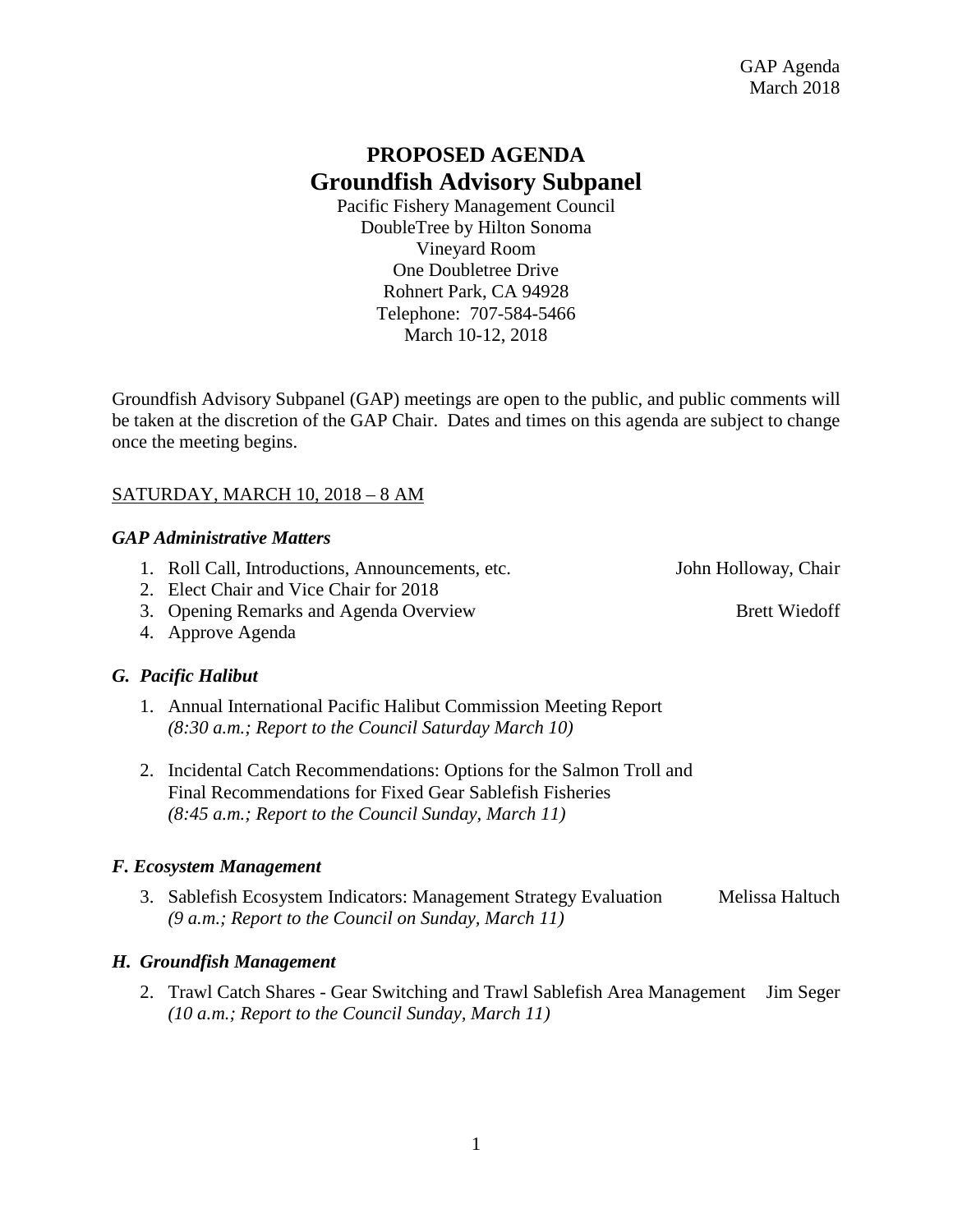#### *H. Groundfish Management*

- 4. Initial Stock Assessment Plan and Terms of Reference Stacey Miller, Jim Hastie *(1 p.m.; Report to the Council Monday, March 12)*
- 1. National Marine Fisheries Service Report *(2 p.m.; Report to the Council Sunday, March 11)*
- 6. Trawl Catch Share Review Final Range of Alternatives (ROA) for Follow-On Actions Jim Seger *(3 p.m.; Report to the Council Monday, March 12)*

#### *GAP Administrative Matters (continued)*

*5*. Draft and Review Statements *(4:30 p.m.)*

## **EVENING SESSION**

# **7 p.m. Vineyard Room**

*Briefing on Amendment 28:*

*Pacific Coast Groundfish Essential Fish Habitat and Rockfish Conservation Area Modifications*

#### SUNDAY, MARCH 11, 2018 – 8 AM

#### *GAP Administrative Matters (continued)*

6. Draft and Review Statements *(8 a.m.)*

#### *H. Groundfish Management (continued)*

5. Endangered Species Act Biological Opinion on the Take of Listed Salmon in Groundfish Fisheries Susan Bishop *(9 a.m.; Report to the Council Monday, March 12)*

#### *GAP Administrative Matters (continued)*

7. Draft and Review Statements *(10:30 a.m.)*

#### *H. Groundfish Management (continued)*

3. Implementation of the 2018 Pacific Whiting Fishery Under the U.S./Canada Agreement John DeVore *(1 p.m.; Report to the Council Monday, March 12)*